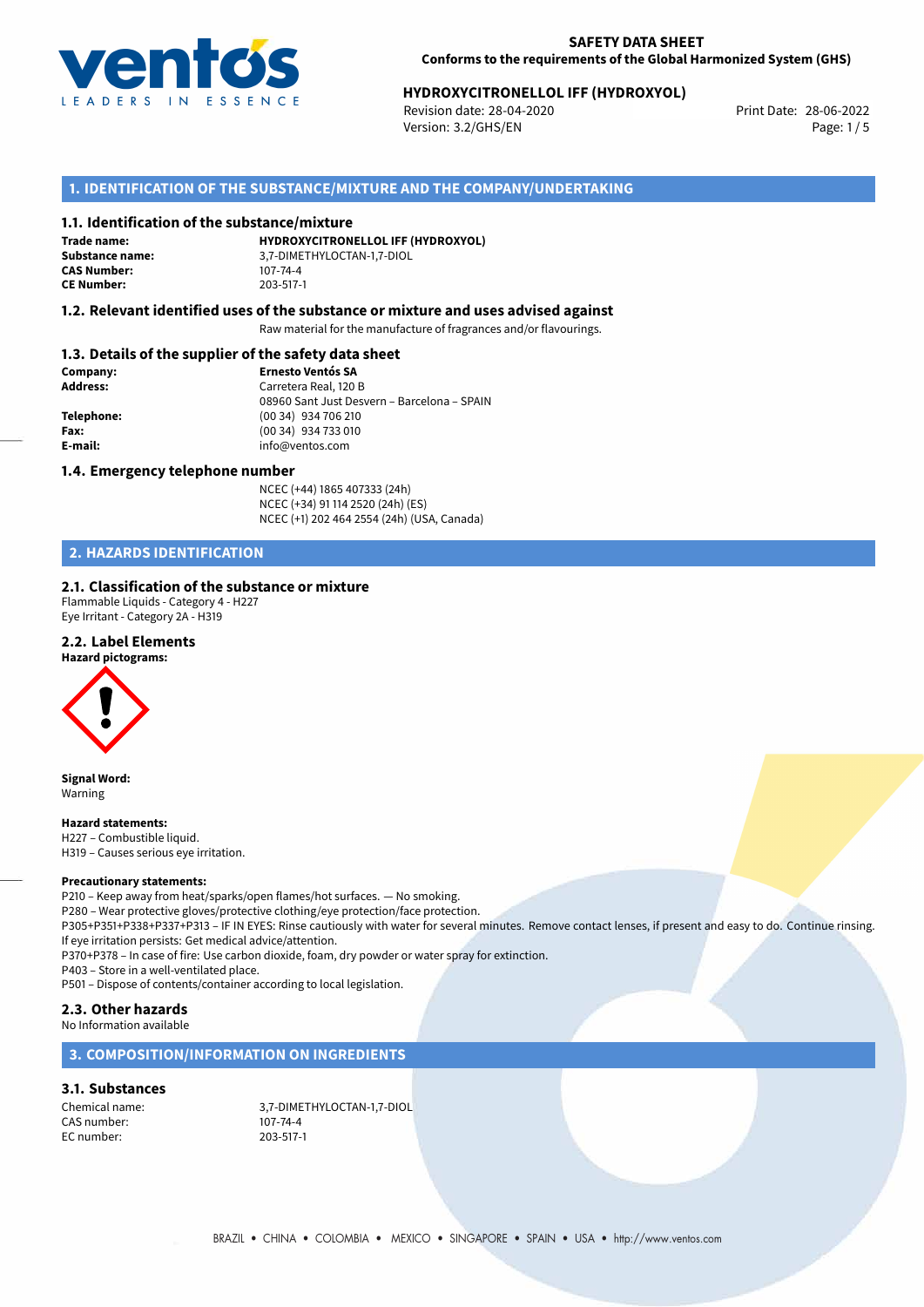

# 28-06-2022 **HYDROXYCITRONELLOL IFF (HYDROXYOL)**

Revision date: 28-04-2020 Version: 3.2/GHS/EN Page: 2 / 5

#### **Hazardous constituents:**

| <b>Chemical Name</b>       | % (w/w)     | <b>CAS No</b><br><b>EC No</b> | <b>Classification according to GHS</b>                                                                                                                                                                                                                                                     |
|----------------------------|-------------|-------------------------------|--------------------------------------------------------------------------------------------------------------------------------------------------------------------------------------------------------------------------------------------------------------------------------------------|
| 3,7-DIMETHYLOCTAN-1,7-DIOL | >50         | 107-74-4<br>203-517-1         | Eye Irritant - Category 2A - H319                                                                                                                                                                                                                                                          |
| CITRONELLOL                | $>0.1$ ; <1 | 106-22-9<br>203-375-0         | Acute Toxicity - Category 5 (oral) - H303<br>Acute Toxicity - Category 5 (dermal) - H313<br>Skin Irritant - Category 2 - H315<br>Eye Irritant - Category 2A - H319<br>Skin sensitizer - Category 1B - H317<br>Hazardous to the aquatic environment, short-term (acute) - Category 2 - H401 |

[See the full text of the hazard statements in section 16.](#page-4-0)

# **3.2. Mixtures**

Not applicable.

# **4. FIRST-AID MEASURES**

#### **4.1. Description of necessary first aid measures**

| Ingestion:    | Rinse mouth with water.                                                                                               |
|---------------|-----------------------------------------------------------------------------------------------------------------------|
|               | Obtain medical advice.                                                                                                |
|               | Keep at rest. Do not induce vomiting.                                                                                 |
| Eye contact:  | In case of contact with eyes, rinse immediately with plenty of water for at least 15 minutes and seek medical advice. |
| Inhalation:   | Remove person to fresh air and keep at rest.                                                                          |
|               | Seek immediate medical advice.                                                                                        |
| Skin contact: | Take off immediately all contaminated clothing.                                                                       |
|               | Thoroughly wash affected skin with soap and water.                                                                    |
|               | Seek medical attention if symptoms persist.                                                                           |

#### **4.2. Most important symptoms and effects, both acute and delayed**

No information available.

#### **4.3. Indication of any immediate medical attention and special treatment needed** No information available.

**5. FIRE-FIGHTING MEASURES**

# **5.1. Extinguishing Media**

Water spray, carbon dioxide, dry chemical powder or appropriate foam. For safety reasons do not use full water jet.

#### **5.2. Special hazards arising from the substance or mixture**

Known or Anticipated Hazardous Products of Combustion: Emits toxic fumes under fire conditions.

#### **5.3. Advice for firefighters**

High temperatures can lead to high pressures inside closed containers. Avoid inhalation of vapors that are created. Use appropriate respiratory protection. Do not allow spillage of fire to be poured into drains or watercourses. Wear self-contained breathing apparatus and protective clothing.

# **6. ACCIDENTAL RELEASE MEASURES**

#### **6.1. Personal precautions, protective equipment and emergency procedures**

Evacuate surronding areas. Ensure adequate ventilation. Keep unnecessary and unprotected personnel from entering. Do not breathe vapor/spray. Avoid contact with skin and eyes. Information regarding personal protective measures: see section 8.

#### **6.2. Environmental precautions**

To avoid possible contamination of the environment, do not discharge into any drains, surface waters or groundwaters.

#### **6.3. Methods and materials for containment and cleaning up**

Cover with an inert, inorganic, non-combustible absorbent material (e.g. dry-lime, sand, soda ash). Place in covered containers using non-sparking tools and transport outdoors. Avoid open flames or sources of ignition (e.g. pilot lights on gas hot water heater). Ventilate area and wash spill site after material pickup is complete.

#### **6.4. Reference to other sections**

Information regarding exposure controls, personal protection and disposal considerations can be found in sections 8 and 13.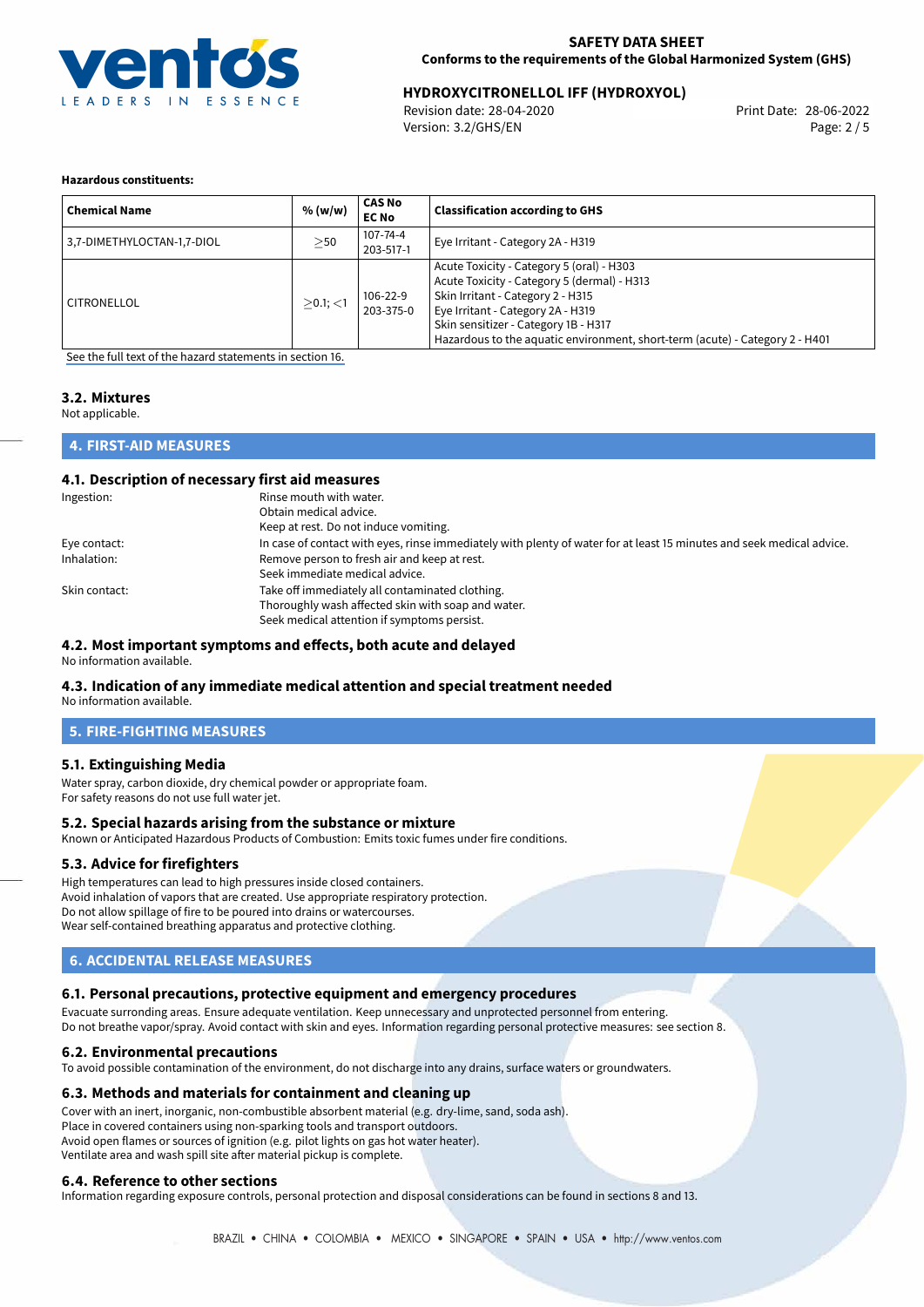

# **HYDROXYCITRONELLOL IFF (HYDROXYOL)**<br>Revision date: 28-04-2020<br>Print Date: 28-06-2022

Revision date: 28-04-2020 Version: 3.2/GHS/EN Page: 3 / 5

# **7. HANDLING AND STORAGE**

## **7.1. Precautions for safe handling**

Do not store or handle this material near food or drinking water. Do not smoke. Avoid contact with the eyes, skin and clothing. Wear protective clothing and use glasses. Observe the rules of safety and hygiene at work. Keep in the original container or an alternative made from a compatible material.

# **7.2. Conditions for safe storage, including any incompatibilities**

Store in tightly closed and preferably full containers in a cool, dry and ventilated area, protected from light. Keep away from sources of ignition (e.g. hot surfaces, sparks, flame and static discharges). Keep away from incompatible materials (see section 10).

## **7.3. Specific end use(s)**

No information available.

**8. EXPOSURE CONTROLS AND PERSONAL PROTECTION**

#### **8.1. Control parameters**

Components with occupational exposure limits: None known.

#### **8.2. Exposure controls**

Measures should be taken to prevent materials from being splashed into the body. Provide adequate ventilation, according to the conditions of use. Use a mechanical exhaust if required.

#### **8.3. Individual protection measures, such as personal protective equipment**

| Eye/Face protection:             | Chemical safety goggles are recommended. Wash contaminated goggles before reuse.                                                            |
|----------------------------------|---------------------------------------------------------------------------------------------------------------------------------------------|
| Hand Protection:                 | Chemical-resistant gloves are recommended. Wash contaminated gloves before reuse.                                                           |
| Body protection:                 | Personal protective equipment for the body should be selected based on the task being performed and the risks<br>involved.                  |
| Respiratory Protection:          | In case of insufficient ventilation, use suitable respiratory equipment.                                                                    |
| Environmental exposure controls: | Emissions from ventilation or process equipment should be checked to ensure they comply with environmental<br>protection legislation.       |
|                                  | In some cases, filters or engineering modifications to the process equipment will be necessary to reduce emissions to<br>acceptable levels. |
|                                  |                                                                                                                                             |

# **9. PHYSICAL AND CHEMICAL PROPERTIES**

### **9.1. Information on basic physical and chemical properties**

| Appearance:                            | Liquid                        |
|----------------------------------------|-------------------------------|
| Colour:                                | Conforms to standard          |
| Odour:                                 | Conforms to standard          |
| Odour theshold:                        | Not determined                |
| pH:                                    | Not determined                |
| Melting point/freezing point:          | Not determined                |
| Boling point/boiling range $(°C)$ :    | Not determined                |
| Flash point:                           | 93 $^{\circ}$ C               |
| Evaporation rate:                      | Not determined                |
| Flammability:                          | Not determined                |
| Lower flammability/Explosive limit:    | Not determined                |
| Upper flammability/Explosive limit:    | Not determined                |
| Vapour pressure:                       | $< 0.100$ calculated          |
| Vapour Density:                        | Not determined                |
| Density:                               | $0,926 - 0,934$ g/mL (20°C)   |
| Relative density:                      | $0,926 - 0,934(20°C)$         |
| Water solubility:                      | SOLUBILITY IN WATER: 30,1 g/L |
| Solubility in other solvents:          | <b>SOLUBLE IN ETHANOL</b>     |
| Partition coefficient n-octanol/water: | Not determined                |
| Auto-ignition temperature:             | Not determined                |
| Decomposition temperature:             | Not determined                |
| Viscosity, dynamic:                    | Not determined                |
| Viscosity, kinematic:                  | Not determined                |
| Explosive properties:                  | Not determined                |
| Oxidising properties:                  | Not determined                |
|                                        |                               |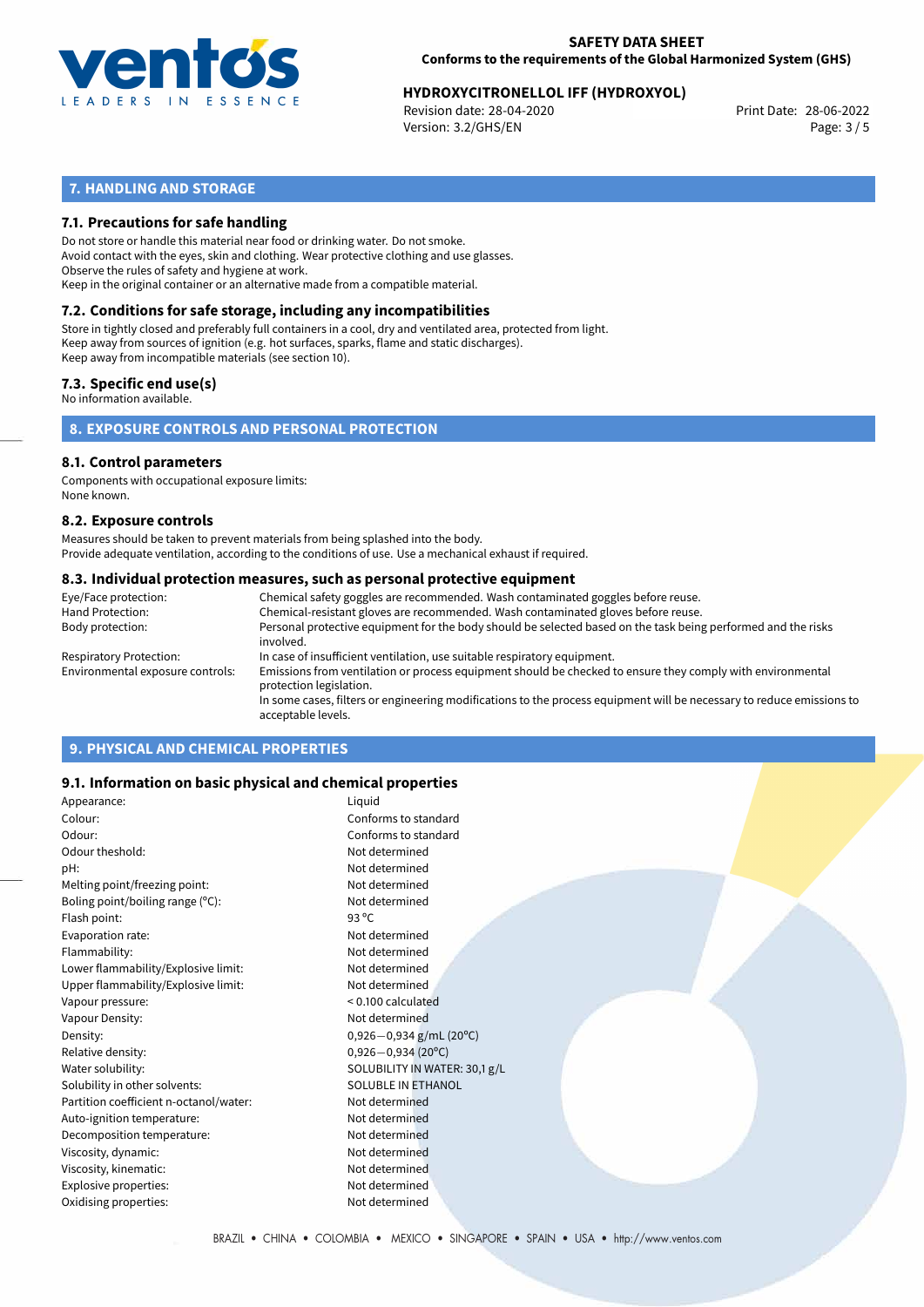

# **HYDROXYCITRONELLOL IFF (HYDROXYOL)**<br>Revision date: 28-04-2020<br>Print Date: 28-06-2022

Revision date: 28-04-2020 Version: 3.2/GHS/EN Page: 4 / 5

# **10. STABILITY AND REACTIVITY**

#### **10.1. Reactivity**

No hazardous reactions if stored and handled as prescribed/indicated.

#### **10.2. Chemical stability**

The product is stable if stored and handled as prescribed/indicated.

#### **10.3. Possibility of hazardous reactions**

No hazardous reactions if stored and handled as prescribed/indicated.

#### **10.4. Conditions to Avoid**

Conditions to Avoid: Excessive heat, flame or other ignition sources.

#### **10.5. Incompatible materials**

Avoid contact with strong acids and bases and oxidizing agents.

#### **10.6. Hazardous decomposition products**

During combustion may form carbon monoxide and unidentified organic compounds.

# **11. TOXICOLOGICAL INFORMATION**

| Based on the data available, the criteria for classification are not met. |
|---------------------------------------------------------------------------|
| Based on the data available, the criteria for classification are not met. |
| Causes serious eye irritation.                                            |
| Based on the data available, the criteria for classification are not met. |
| Based on the data available, the criteria for classification are not met. |
| Based on the data available, the criteria for classification are not met. |
| Based on the data available, the criteria for classification are not met. |
| Based on the data available, the criteria for classification are not met. |
| Based on the data available, the criteria for classification are not met. |
| Based on the data available, the criteria for classification are not met. |
|                                                                           |

### **12. ECOLOGICAL INFORMATION**

#### **12.1. Toxicity**

**Assessment:** Based on the data available, the criteria for classification are not met. **Experimental/calculated data:** No information available.

#### **12.2. Degradability**

No information available.

#### **12.3. Bioaccumulative potential** No information available.

**12.4. Soil mobility**

# No information available.

# **12.5. Other adverse effects**

See also sections 6, 7, 13 and 15 Do not allow to get into waste water or waterways.

# **13. DISPOSAL CONSIDERATIONS**

#### **13.1. Waste treatment methods**

Dispose of in accordance with national and local environmental regulations.